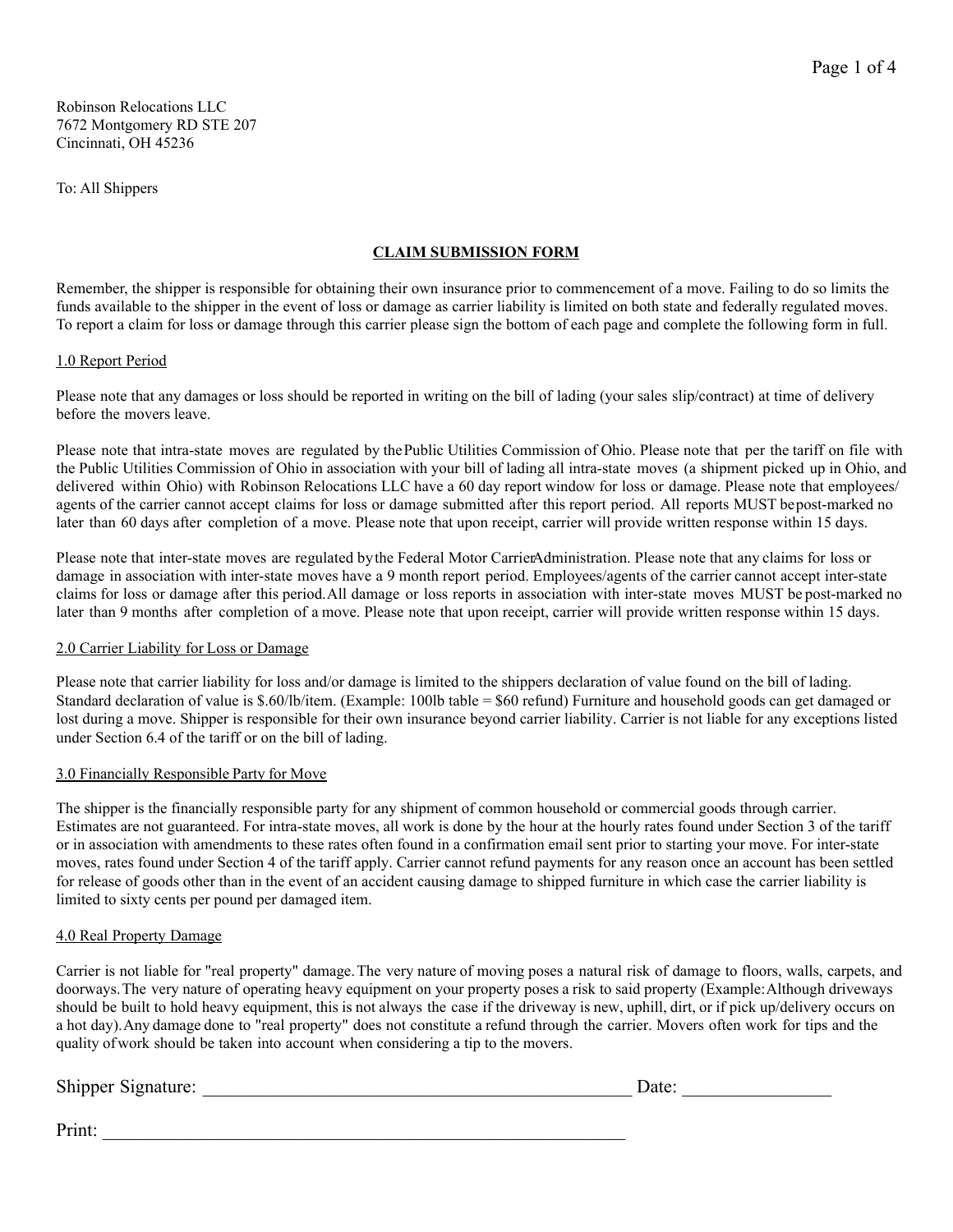## 5.0 Tips to Movers

Carrier is not liable in any way for tips given to the movers and cannot retrieve these tips for shipper for any reason. Cash tips to movers are not considered as payment toward carrier account balance.

#### 6.0 High Value Items

Please note that cargo insurance does not cover items of high value such as rugs, art work, jewelry, alcohol, cash, etc. These items should be removed from home prior to the movers arriving or they shall be moved at shippers own risk. There is an option to upgrade to replacement value liability, however this averages an additional \$500 for a 26' truck load.

## 7.0 Liability Exceptions

Electronics, internals (such as washing machine or dryer), particle board, valuables such as jewelry, and any other prohibited goods moved at the discretion of the shipper are exempt from coverage. Items deemed "Packed by Owner" are exempt from coverage. Please note that surface scratches on furniture are common casualties of moving, even when moving pads are used, and do not represent negligence on behalf of the carrier. Additional liability exceptions found in Section 6.4 of the tariff.

#### 8.0 Delivery Dates & Logistics

Carrier cannot guarantee out-of-state delivery dates and can provide a target delivery date only. Carrier not liable for hotel, flight, or any other expenses in association with a missed target delivery date. Carrier is not bound to any particular mode or schedule of transportation.

#### 9.0 Estimates

Please note that local moves are regulated by the Public Utilities Commission of Ohio. All services within Ohio are by the hour. All charges must be collected prior to final release of goods. An estimate is not a bid or a contract and cannot serve as the basis for a refund of actual services rendered. However, please note that the shipper may be liable for the full amount of written estimated charges in the event of cancellation and/or changes made to a shipment.

Please note that inter-state moves are regulated by the Federal Motor Carrier Administration. Carrier may only collect 100% of a binding estimate or 110% of a non-binding estimate. Remaining balance must be billed and paid by shipper within 30 days.

#### 10.0 Invalid Claims

Please note that if you are trying to submit a claim for anything other than an accident causing loss or damage to furniture transported through this carrier, then you should not be submitting a claim. We will do our best to respond to all claims submitted, but please note that invalid claims may be ignored as resources need to be focused toward carrier liabilities.

## 11.0 Third Party Moderation

Please note that it is recommended that shippers file a claim with the carrier prior to filing a report with the BBB or PUCO. Please note that the carrier will assist you to the best of its ability in accordance with laws, regulations and your contract. Please note that shippers may be liable for the resources required to dispute false claims through any third party.

## 12.0 Authorized Claims Adjustment & Communication

Business management reserves the right to make decisions on behalf of Brian Robinson.

Please note that business telephone lines are maintained for sales and operations support. The claims department does not maintain telephone lines as all claims MUST be provided in writing. Please do not contact telephone numbers listed on this website as employees will not be able to assist you with active claims. Please note that all telephone lines may be recorded.

# Shipper Signature: \_\_\_\_\_\_\_\_\_\_\_\_\_\_\_\_\_\_\_\_\_\_\_\_\_\_\_\_\_\_\_\_\_\_\_\_\_\_\_\_\_\_\_\_\_\_ Date: \_\_\_\_\_\_\_\_\_\_\_\_\_\_\_\_

| ıfο٠<br>ilU. |  |  |  |  |  |
|--------------|--|--|--|--|--|
|              |  |  |  |  |  |

Print:  $\frac{1}{\sqrt{2\pi}}$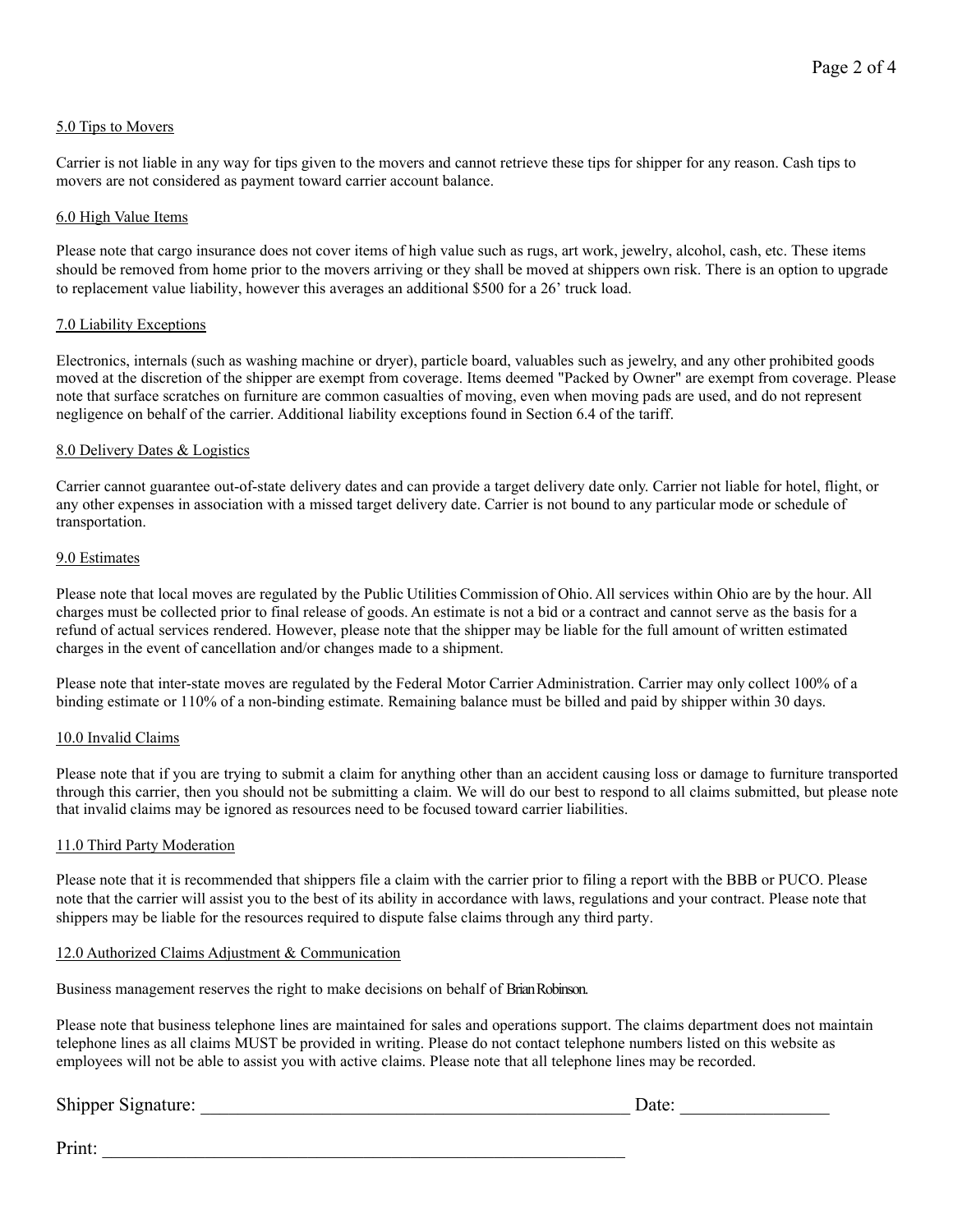#### PLEASE ATTACH A COPY OF YOUR BILL OF LADING/SALES SLIP GIVEN TO YOU BY THE MOVERS AT THE TIME OF YOUR MOVE ALONG WITH SUPPORTING PHOTOS OF THE ACCIDENT.

| Full Name:                  |  |                |                                 |  |  |  |
|-----------------------------|--|----------------|---------------------------------|--|--|--|
| Address:                    |  |                |                                 |  |  |  |
| City:                       |  | State          | Zip:                            |  |  |  |
|                             |  |                |                                 |  |  |  |
| Home Phone:                 |  |                | Email:                          |  |  |  |
| Work Phone:<br>Cell Phone:  |  |                |                                 |  |  |  |
|                             |  |                |                                 |  |  |  |
| Origin Address of Shipment  |  |                | Destination Address of Shipment |  |  |  |
|                             |  |                |                                 |  |  |  |
|                             |  |                |                                 |  |  |  |
|                             |  |                |                                 |  |  |  |
|                             |  |                |                                 |  |  |  |
| Load Date:                  |  | Delivery Date: |                                 |  |  |  |
| Description of damage:      |  |                |                                 |  |  |  |
|                             |  |                |                                 |  |  |  |
|                             |  |                |                                 |  |  |  |
|                             |  |                |                                 |  |  |  |
|                             |  |                |                                 |  |  |  |
|                             |  |                |                                 |  |  |  |
|                             |  |                |                                 |  |  |  |
|                             |  |                |                                 |  |  |  |
|                             |  |                |                                 |  |  |  |
|                             |  |                |                                 |  |  |  |
| <b>ITEMIZED DAMAGE LIST</b> |  |                |                                 |  |  |  |
| Item<br>Damage              |  |                | Weight                          |  |  |  |
|                             |  |                |                                 |  |  |  |
|                             |  |                |                                 |  |  |  |

If not all items fit, please fill out on reverse. Thank you.